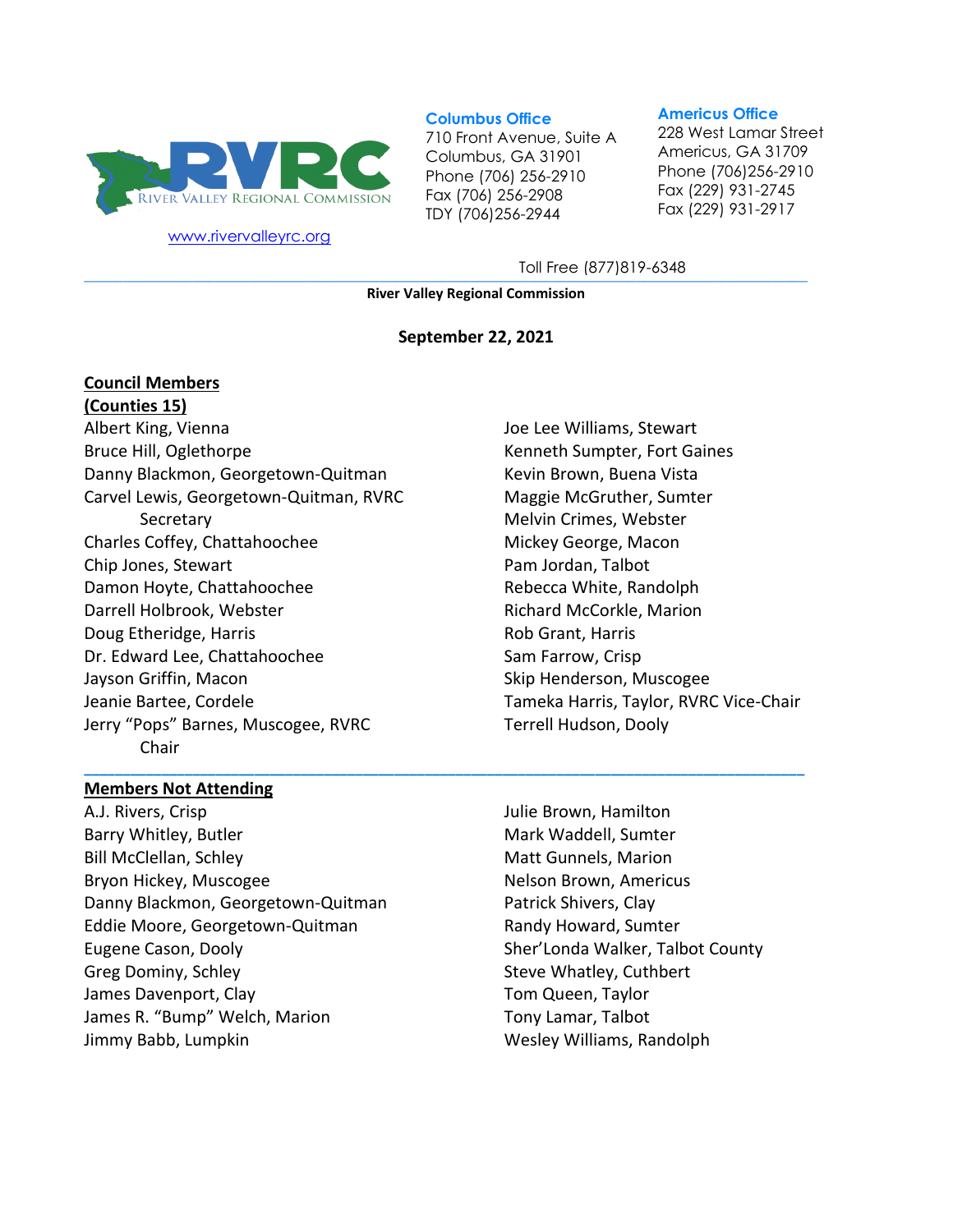#### **Others Attending**

Myrtle Habersham, AARP Georgia Ambassador Kay Sibetta, AARP Associate State Director, Community Outreach

#### **Staff**

Jim Livingston, Executive Director Sarah Walls, Assist. Executive Director Katie Howard, AAA Director Emily Chambers, Finance Officer Rick Morris, Planning

Natalie Bradley, Georgia Dept. of Community Affairs

Mariyana Kostov, GIS John Morgan, Bike-Ped Planner Savannah Brown, Regional Planner Merri Spence, Executive Secretary

## **WELCOME AND RECOGNITION OF VISITORS**

Jerry "Pops" Barnes, Chair, brought the River Valley Regional Commission council meeting to order at 10:30 a.m. Chair Barnes welcomed visitors Natalie Bradley, Department of Community Affairs and Myrtle Habersham, AARP Georgia Ambassador.

**\_\_\_\_\_\_\_\_\_\_\_\_\_\_\_\_\_\_\_\_\_\_\_\_\_\_\_\_\_\_\_\_\_\_\_\_\_\_\_\_\_\_\_\_\_\_\_\_\_\_\_\_\_\_\_\_\_\_\_\_\_\_\_\_\_\_\_\_\_\_\_\_\_\_\_\_\_\_\_\_\_\_\_\_\_\_\_\_\_\_\_\_\_**

**\_\_\_\_\_\_\_\_\_\_\_\_\_\_\_\_\_\_\_\_\_\_\_\_\_\_\_\_\_\_\_\_\_\_\_\_\_\_\_\_\_\_\_\_\_\_\_\_\_\_\_\_\_\_\_\_\_\_\_\_\_\_\_\_\_\_\_\_\_\_\_\_\_\_\_\_\_\_\_\_\_\_\_\_\_\_\_\_\_\_\_\_\_**

Mr. Barnes then gave the invocation and Tameka Harris, Vice Chair, led the council in the Pledge of Allegiance

#### **REVIEW/APPROVAL OF AUGUST 25, 2021 MINUTES\***

Council reviewed the August 25, 2021 meeting minutes which were emailed to council members the previous week for their review. The minutes were also included in the council packets that were available at the meeting.

There being no additions or changes, Pops Barnes, Chair, requested a motion to approve the August 25, 2021 council minutes as presented.

Bruce Hill, Oglethorpe, made the motion to approve the August 25, 2021 minutes as presented; Terrell Hudson seconded the motion. The motion passed with no opposition.

#### **AARP AGE FRIENDLY COMMUNITY**

Myrtle Habersham, AARP Georgia Ambassador, shared a presentation on AARP's Age Friendly Program. Ms. Habersham spoke about the similarities of this program and the RVRC AAA program. This program is demographic driven. 2020 Census shows in Georgia 14.3% of the population are 65 and older. The 2010 Census shows 22% over 65 years old in the River Valley Region. It is predicted that by 2030 25% of U.S. residents will be 65 or older.

Kay Sibetta, AARP Associate State Director for Age Friendly, spoke about the application process to become an Age Friendly Community. Applications can be found at AARP.com/livablecommunities.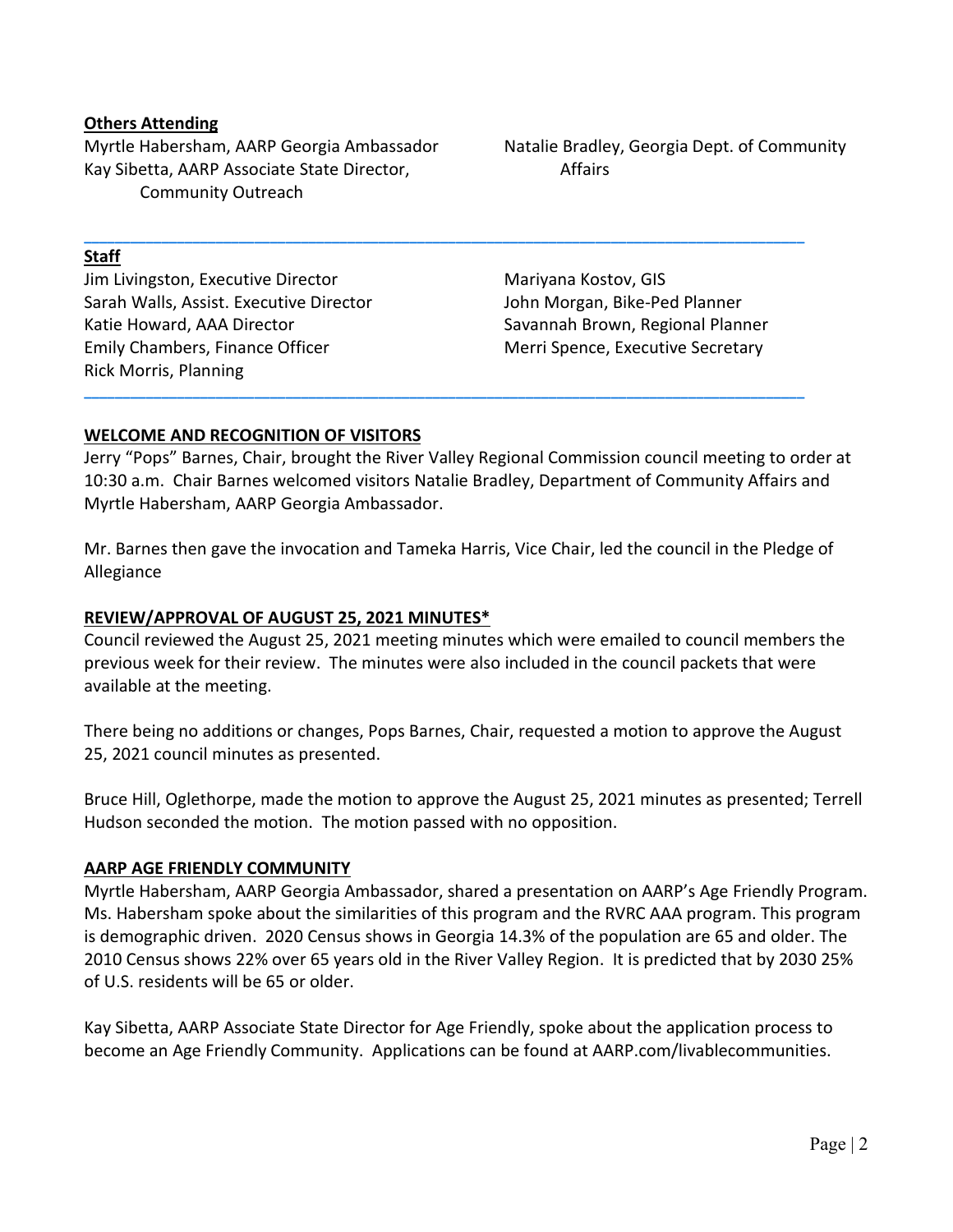Ms. Habersham said that once applications are received our logo and seal will go on AARP's national website and will promote that the RVRC Region is age friendly and will offer their many benefits and tools.

Ms. Habersham asked if anyone had questions and Darrell Holbrook, Webster County asked if the Council could get copies of the slideshow. Ms. Habersham replied she would get them to the RVRC to share.

Jim Livingston asked if the River Valley Regional commission were to apply, would that preclude any other community in the region to sign on. Ms. Habersham assured Mr. Livingston that if the RVRC's application is approved every city and county in the RVRC Region will be an Age Friendly Community, and that each city or county could do the same if they like.

# **DEPARTMENT OF COMMUNITY AFFAIRS**

Bruce Hill, Oglethorpe, introduced the new Georgia Department of Community Affairs Region 8 Representative, Natalie Bradley. Ms. Bradley spoke of her relationship with the 16-county region of River Valley.

Ms. Bradley asked that we mark our calendars for March 16 for the first in-person Georgia Academy of Economic Development in Columbus since COVID. Natalie reminded the Council of the more than \$1 billion in federal funding that was given to Georgia for housing. She spoke of the funding going to the landlord to benefit both the renter and the landlord. She also spoke of the Healthy Choice Voucher for Section 8, the Georgia Dream for first time home owners and the Georgia Initiative for Community Housing (GICH). She spoke of communities working together to combine resources. Ms. Bradley shared her email and phone number: 470-653-8332 and [natalie.bradley@dca.ga.gov.](mailto:natalie.bradley@dca.ga.gov)

Ms. Bradley sends a report each week to the DCA Commissioner on issues that have come up while meeting with communities on concerns and celebrations in each of the cities and the counties. She would like to receive email from cities and counties on important things to share with the DCA Commissioner.

# **REVIEW OF 2020 CENSUS DATA**

Jim Livingston shared the schedule for the Census Question Resolution process which is the method that the US Census Bureau will hear appeals to the county census counts. The schedule is as follows:

- Fall 2021: Federal Register notice announces the beginning of a 30-day comment period for the public.
- December 2021: The Census Bureau plans to officially notify tribal, state and local government officials eligible to file CQR cases.
- January 2022: The Census Bureau begins accepting CQR cases for processing from eligible tribal, state and local governments.
- June 30, 2023: Deadline for governments to send CQR cases to the Census Bureau.
- September 30, 2023: Deadline for the Census Bureau to provide results to impacted governmental units.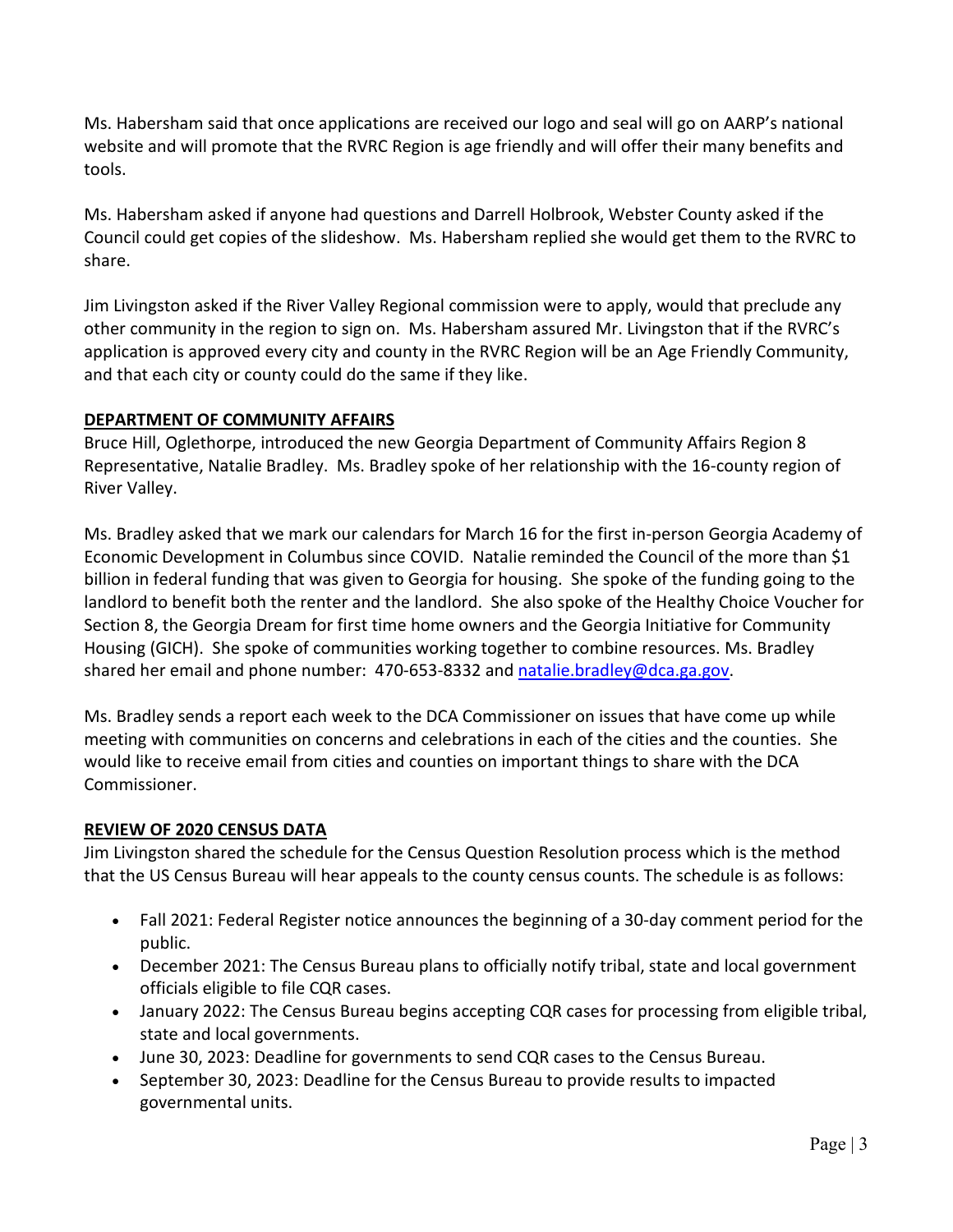Muscogee County's population growth was highest since the 1950s, and the Columbus MSA and Harris County grew. Tract and block level data will be released by the end of September.

# **GDOT TITLE 6 POLICY PLAN\***

Savannah Brown, Regional Planner, reported that GDOT requires RVRC to submit a Title VI Policy Plan update every three years to remain in compliance with contracts. Even though the RVRC does not operate a transit system, as a subrecipient of FTA funds, it is a requirement to submit this update. Most of the requirements of the plan are applicable to organizations that operate a transit system.

Ms. Brown gave an example: approximately 2,500 individuals in the region that identify themselves as Spanish-speaking only or as speaking English less than very well. This Limited English Proficiency (LEP) population would be the target focus of the plan. The goal is to ensure that everyone has the same access to transit services.

Ms. Brown noted that the Title VI Notice to the public is posted on the website, with the ability to have it translated to another language, along with a copy of the complaint form. She shared that individuals can request documents to be translated and since the last update three years ago, there have been zero requests to translate documents and zero Title VI complaints submitted.

Mr. Barnes, Chair, asked for a motion to approve. Damon Hoyte, Chattahoochee County, made the motion to approve and Darrell Holbrook, Webster County, seconded the motion. The motion was approved with no opposition.

## **STAFF REPORTS**

Emily Chambers, Finance Officer, reported the FY21 audit was completed last week, and the auditors did not express any areas of concern. Pending their final review, it looks like there will be an increase in the fund balance in the General Fund of \$128,000 for FY21.

For July of FY22, there was an increase in fund balance of \$61,000 in the General Fund, and spending is just slightly below monthly projections in both the General Fund and the Internal Service Fund. The Enterprise/Loan funds had a decrease in net position of \$2,300 in July. Cash on hand at July 31 was \$737,000 in the Governmental Funds and \$895,000 in the Loan Funds.

Katie Howard, AAA Director, reported staff continues to work in a hybrid manner with 3 days a week in the office and 2 days teleworking. The Waiting List was reviewed. It was noted that there is a small WL for home delivered meals which will be addressed with additional funding just received. The larger WL is for homemaker aid and personal care aid. The AAA plans to use ARPA (American Recovery Plan Act) funding to address that once it is received; however, that may be as late as Spring 2022.

The Claris Tablet project was also discussed. Six (6) Case Management clients were identified to receive a Claris Tablet which is a basic Samsung Tablet with additional software to make it easy for seniors to use. The tablets also came with 12 months pre-paid data to allow for internet access. These clients will be participating in a virtual Tai Chi class in October.